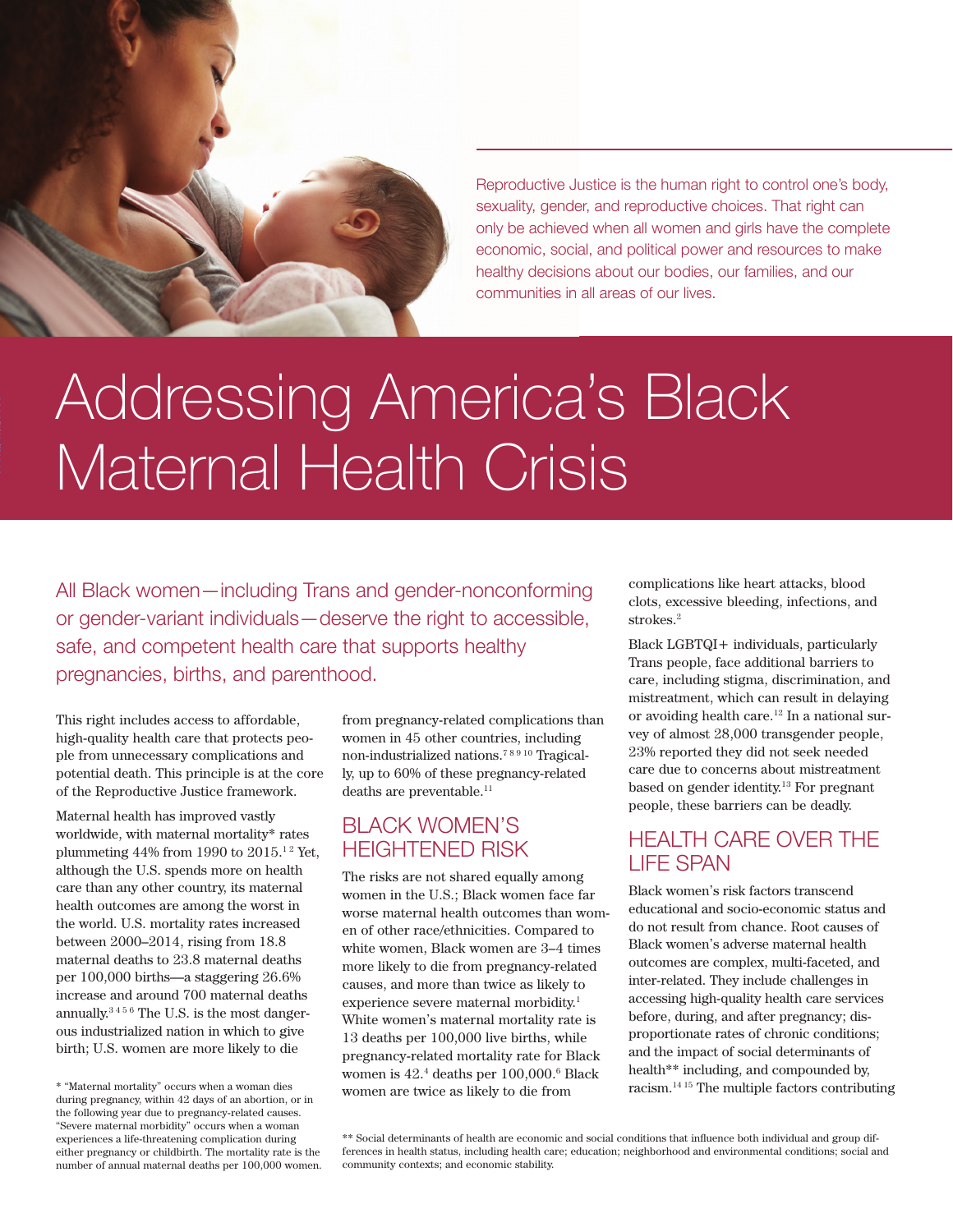

# Trends in pregnancy-related mortality TRENDS IN PREGNANCY-RELATED MORTALITY IN THE UNITED STATES: 1987-2016

Source: Centers for Disease Control and Prevention (CDC), *Pregnancy Mortality Surveillance System: Trends in Pregnancy-Related Deaths*, Atlanta (GA): CDC, 2020.

to poor maternal health for Black women include:15

- Lack of access to high-quality, evidence-based, culturally-competent, and medically appropriate care that meets the unique needs of Black women and their communities;
- Shortage of providers and health care organizations (including contraception and pregnancy-related services) acces-30 sible to Black women, resulting in high zhoù eo Dalen women, resuling m Tani:<br>pr<br>+ to<br>al,<br>ssc<br>in:
- Social, economic, and environmental stressors—including racism, poverty, criminalization, reproductive coercion, violence, and environmental toxins— 5 that harm Black women's health on multiple levels.16

#### HIGH-QUALITY CARE

Affordable, accessible health coverage and care is essential to safeguarding Black women's health throughout the lifespan. It is critical to identifying pre-existing conditions and other factors that lead to negative health outcomes, including maternal death.17 Inadequate health care infrastructure, high costs, and lack of insurance all impede Black women's ability to access timely, comprehensive care.

The Affordable Care Act (ACA) has improved Black women's health by expanding coverage of prenatal care, labor, delivery, and post-partum care.18 The ACA and asso-

ciated state Medicare expansion enable milde:<sup>15</sup><br>
lions of Black women to access care, but,<br>
Lack of health covera too many still lack coverage— particularly in states that did not expand Medicaid.7 19 <sup>20</sup> Although the uninsurance rate among Le care that<br>of Black women Black individuals has declined significantly from around 19% in 2013, 11% of Black people—and 14% of Black women—still lack coverage.<sup>21 22</sup> Worse, uninsurance rates are rising again in the Trump administration, which is also cutting other Federal programs—like Title X and Medicaid—that provide critical reproductive health care services.5 Black women and other women facing economic barriers depend heavily on these programs for their health care needs, and funding cuts jeopardize their health.<sup>23</sup>

## e expansion enable mil-<br> **CHRONIC CONDITIONS**

Lack of health coverage and challenges accessing high-quality care are both drivers of negative health outcomes and lead to Black women's above-average rates of many chronic conditions—including obesity, diabetes, hypertension, and cesarean deliveries, which are all risk factors for health complications during pregnancy and childbirth.24 25 26 27 28 Without timely access to culturally affirming care, Black women are less likely to receive routine screenings and treatment for chronic conditions, increasing their risk for injury and death during pregnancy and childbirth. Equitable access to prevention, early identification,



*Without timely access to culturally affirming care, Black women are more likely to not receive routine screenings and treatment for chronic conditions, which increases their risk for injury and death during pregnancy and childbirth.*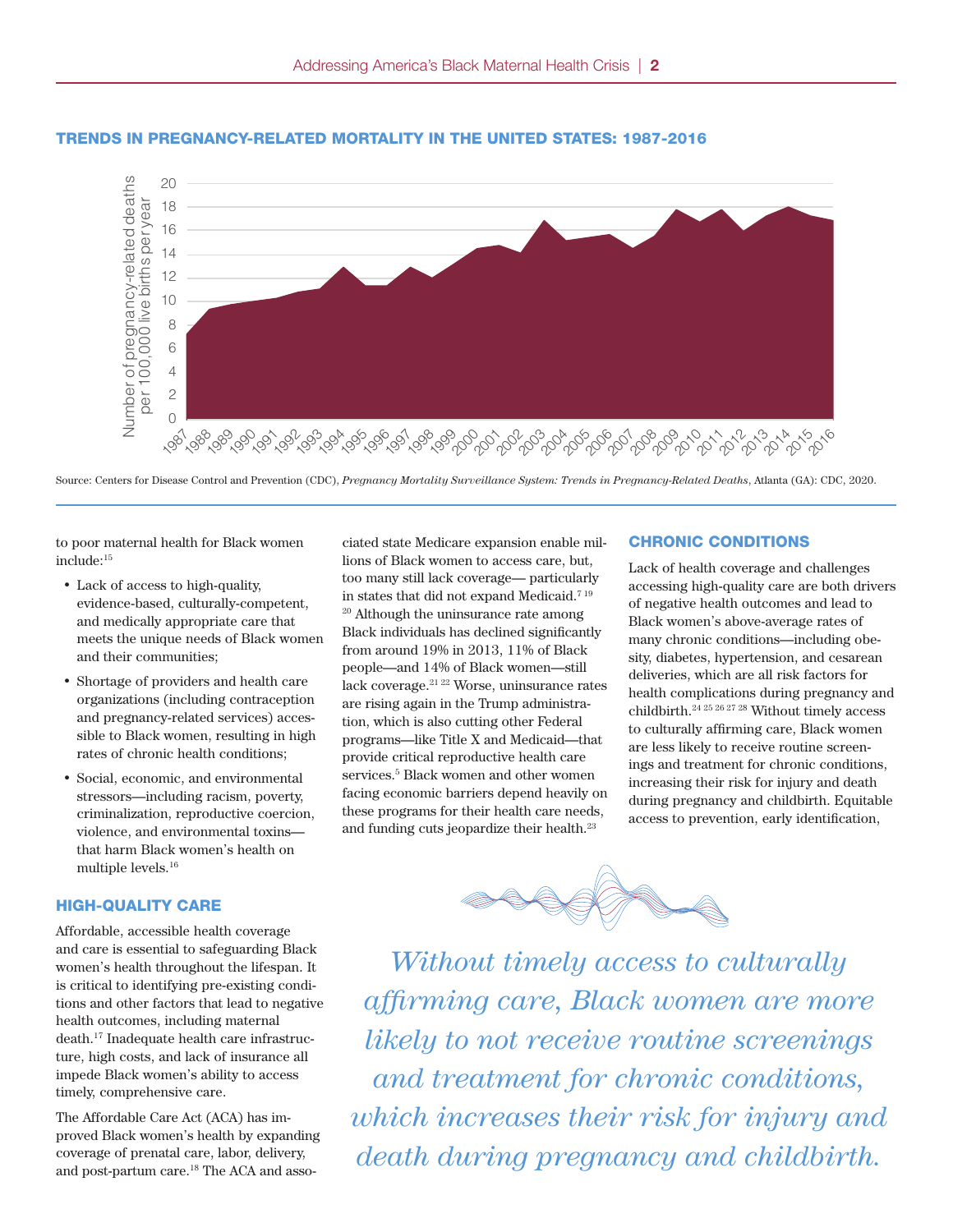and effective treatment services are vital to address the chronic health conditions that Black women face and improve maternal health outcomes.<sup>29</sup>

#### SOCIAL DETERMINANTS OF HEALTH

Black women are subjected to environmental and medical racism and other social determinants of health that result in ad-

*Even when services are available and covered by insurance, providers may lack cultural training to serve Black women appropriately.*



verse maternal health outcomes.<sup>30</sup> Higher rates of premature births, infant mortality, and maternal death among Black women in the U.S. happen regardless of education, income, or health coverage status. Even when services are available and covered by insurance, providers may lack cultural training to serve Black women appropriately, creating disparities between the quality of care Black women receive as women of other races/ethnicities, even from the same provider.

Research strongly suggests that poor health can result from social determinants' cumulative impact on Black women's health before, during, and after pregnancy.<sup>31 32 33</sup> For example, racism is linked with hypertension, a known risk factor for maternal death.34 Research also indicates that prejudice, stereotyping, and implicit bias can lead to lower-quality care.35 Discrimination

can result in doctors spending less time with Black patients,<sup>36</sup> underestimating their pain,37 and dismissing their health concerns.38 In fact, doctors appear to provide less effective care to Black patients compared to their white peers for almost every disease examined.36

The U.S. health care system has historically address patients' intersectional identities,<br>neglected the needs of people based on race and gender; Black women, existing at the intersection of these identities, face immense threats to their well-being from discrimination, negative interactions with providers, and lack of informed consent for health care. Discrimination in the medical field has long roots in the U.S. For example, in the 1970s, low-income and women 16 of color were coerced to be sterilized, often without consent. In some states, doctors refused to deliver babies for low-income 12 Black women who refused to be sterilized after the childbirth. Today, Black women report feeling that their medical providers 8 do not take their health concerns seriously; 6 this is especially true for women who are 4 low-income, have children, or have pre-existing health conditions.<sup>5 39</sup> number of pregnancy-related death<br>number of predictions of predictions<br>and the predictions of predictions of predictions of predictions of predictions of the context<br>number of predictions of predictions of the context of t per 100,000 live births per year to be births per year to be about 100,000 live births per year to be about 100,000 live births per year to be about 100,000 live births per year to be about 100,000 live births per year to

Black women are forced to advocate for 0 ыаск women are forced to advocate for<br>themselves, rather than being able to form a trusted partnership with their providers. As a result, many Black women mistrust traditional health care providers and/or settings. They historically obtain health information from family members and in community settings, including churches Per 100,000 live births 13 30 41

and beauty salons. So, health care providers must make good-faith efforts to reach Black and other vulnerable women in places and using methods they're receptive to—usually, this is within their own communities. Health care must also be provided in a culturally competent manner, free from implicit bias, in order to build trust, address patients' intersectional identities, and provide care that values the cultural contexts of the communities served.40

### ng from<br>ng swith MEXT STEPS IN ADVANCING BLACK WOMEN'S HEALTH  $\min$  INEAT STEFS IN  $\frac{1}{2}$

A Reproductive Justice framework is critical to ensure that pregnant people have access to services characterized by equity and empowerment.<sup>41</sup> Providers, advocates, policymakers, and health care organizations must work to:

- Address social determinants of health that affect well-being;
- Expand programs to protect the health of women of color and foster healthy pregnancy and post-partum outcomes;
- Close fake clinics and "Crisis Pregnancy"<br>Centers" that provide biased coercive Centers" that provide biased, coercive, and inaccurate information about reproductive health care;
	- Ensure that people facing economic barriers have access full range of reproductive health care; We access ran range or repro<br>alth care:



# **PREGNANCY-RELATED DEATHS**

Source: Petersen EE, Davis NL, Goodman D, et al., "Racial/Ethnic Disparities in Pregnancy-Related Deaths — United States, 2007–2016," *MMWR Morb Mortal Wkly Rep*, 2019; 68:762–765. DOI: http://dx.doi. org/10.15585/mmwr.mm6835a3external icon.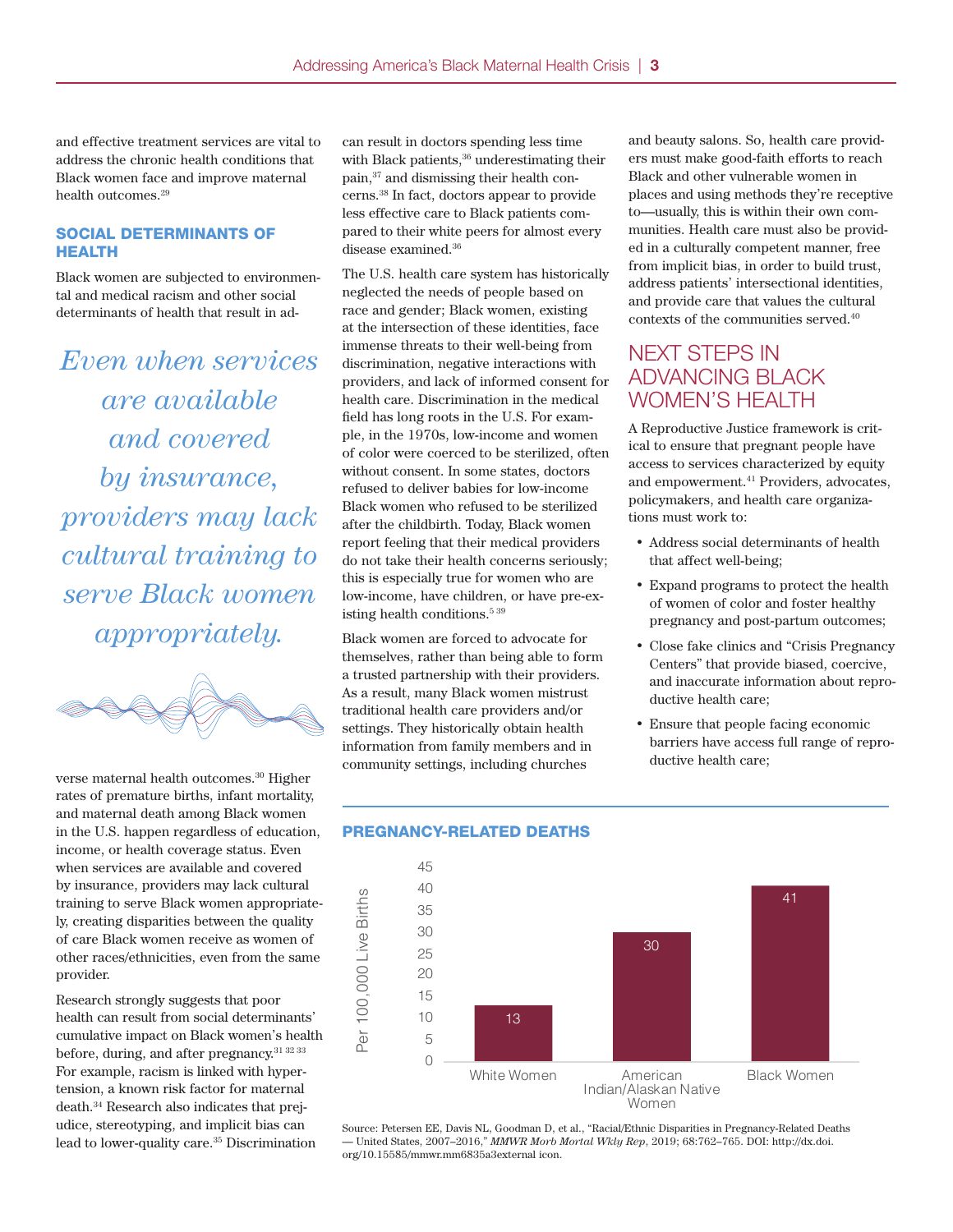- Fund the collection, review, and reporting of maternal health outcome data at the Federal, state, and local levels; this includes research incorporating Black women's and LGBTQ+ people's intersectional experiences and identifying opportunities for intervention;
- Improve medical and family leave policies and culturally-affirming social supports for parents and other caregivers, including LGBTQI+ individuals;
- Expand coverage of, and access to, services like doula and midwifery care;
- Require and monitor the efficacy of training programs for medical professionals on implicit-bias, trauma-informed care, and cultural competency;
- Expand the number of Black health care providers who provide maternal care;



*Shockingly, the U.S. lacks a nationwide system to collect and analyze comprehensive data on maternal deaths and complications.*

- Ensure that people who are incarcerated can access the full range of maternal and reproductive health care, including prenatal and postpartum care and support; this includes ending the practice of shackling incarcerated individuals during pregnancy;
- Include women in all health care decisions and ensure they can make informed decisions.

States have a key role to play in promoting Black women's health and improving maternal outcomes. They should strive to prevent risk factors associated with poor maternal health and improve health care access, such as by expanding state Medicaid programs. States should also initiate quantitative and qualitative data collection processes on maternal health, then implement recommended solutions, and hold health care providers and institutions accountable if they fail to meet women's needs. Shockingly, the U.S. lacks a nationwide system to collect and analyze comprehensive data on maternal deaths and complications.41 42 Local and state practices vary substantially, complicating efforts to identify the problem's scope and viable solutions. Data collection efforts must enable women to voice their concerns and assess the impact of race and socioeconomic status on Black women's health.

The Black Maternal Health Caucus, chaired by Rep. Alma Adams (NC) and Lauren Underwood (IL), introduced the Black Maternal Health Momnibus Act of 2020 to address gaps in existing legislation to comprehensively address every dimension of the Black maternal health crisis in America. *In Our Own Voice* has endorsed this omnibus bill, as well as several individual Federal legislative efforts that advance the health of Black women, particularly pregnant women:

**Maternal Care Access and Reducing Emergencies (Maternal CARE) Act (H.R. 2902, S.1600):** creates a new grant program to improve maternal health outcomes, reduce maternal deaths, and address racial disparity in maternal mortality and morbidity rates. It supports evidence-based implicit bias training for health professional programs, and helps medical schools incorporate bias recognition in clinical skills testing. It creates pregnancy Medical Home demonstration projects to provide integrated health care services to pregnant and postpartum individuals.

**Maximizing Outcomes for Moms through Medicaid Improvement and Enhancement of Services (MOMMIES) Act (H.R. 2602, S.1343):** provides full Medicaid coverage (vs. coverage only for pregnancy-related care) and lengthens the coverage period from 60 days to 1 year

after giving birth. It increases beneficiaries' access to primary care providers and doulas. It establishes a Maternity Care Home demonstration project to study the model's success in improving access to prenatal and postpartum care and decreasing morbidity and mortality.

**Mothers Offspring Mortality and Morbidity Awareness (MOMMA) Act (H.R. 1897, S.916):** improves access to Medicaid services by lengthening the coverage period from 60 days to 1 year after giving birth, and requires Medicaid and Child Health Insurance Program (CHIP) coverage for preventive, diagnostic, periodontal, and restorative oral health services. It extends nutrition benefits from 1 to 2 years postpartum. It supports funding for, and dissemination of, best practices by Federal agencies, and funds a program to support adoption and implementation of evidence-based best practices for maternal safety. It helps state efforts to report maternal mortality data and support implicit bias and cultural competency training for health care professionals.

**Title X Family Planning Program:** Title X funds a range of vital health services, including contraception, pelvic exams, sexually transmitted disease screening and treatment, and breast and cervical cancer screening. Full funding is critical to improving health outcomes and providing high-quality, evidence-based, and culturally affirming care.

All women have the right to safe and respectful maternal health care. As one stakeholder commented that "independent human rights bodies have highlighted the persistent racial disparities in maternal health as a form of racial and gender discrimination and called on the U.S. to improve access to quality maternal health care."42 Comprehensive and culturally competent care is vital to addressing the steep disparities in maternal health that threaten Black women's health. Assertive political and social efforts are required to ensure Black women can access information, services, and support to make their own health care decisions, particularly about pregnancy and childbearing.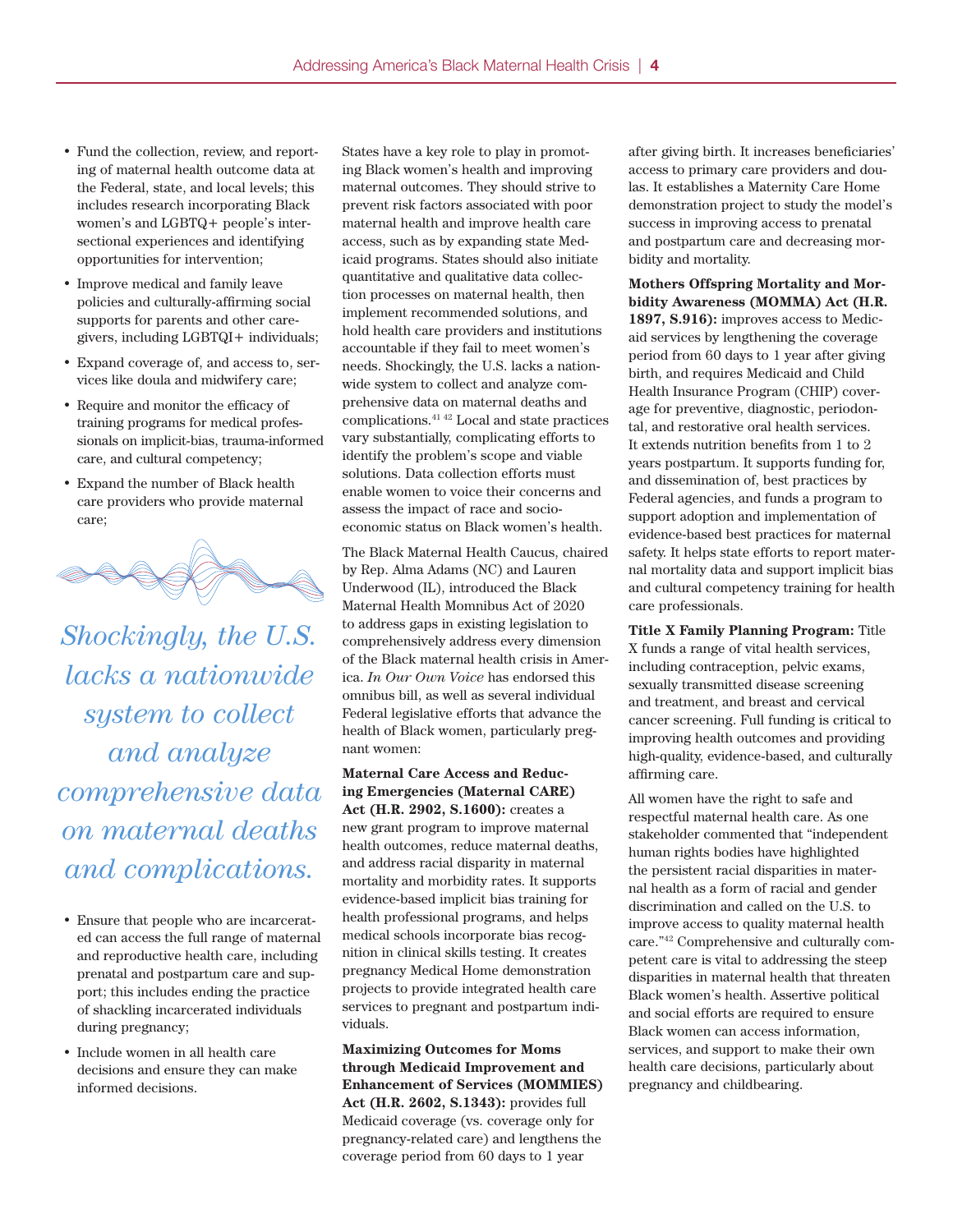## **References**

1. World Health Organization (WHO), *Trends in Maternal Mortality: 1990 to 2015,* Geneva: WHO, 2016. (https://www.who.int/reproductivehealth/publications/ monitoring/maternal-mortality-2015/en/.)

2. Amnesty International, *Deadly Delivery: The Maternal Health Care Crisis in the USA,* London: Amnesty International, 2010.

3. MacDorman MF, Declercq E, Cabral H, Morton C, "Recent Increases in the U.S. Maternal Mortality Rate: Disentangling Trends From Measurement Issues," *Obstet Gynecol*. 2016; 128(3):447-455. doi: 10.1097/ AOG.0000000000001556.

4. Hogan MC, Foreman KJ, Naghavi M, et al., "Maternal mortality for 181 countries, 1980-2008: a systematic analysis of progress towards Millennium Development Goal 5," *Lancet*, 2010; 375:1609-23.

5. *Maternal Mortality Rates are "Stunningly High" for Black Women in Texas,* Women in the World, 10/31/17. (https://womenintheworld.com/2017/10/31/ maternal-mortality-rates-are-stunningly-high-for-blackwomen-in-texas/.)

6. Centers for Disease Control and Prevention (CDC), *Pregnancy Mortality Surveillance System*, Atlanta (GA): CDC, 10/10/19. (https://www.cdc.gov/reproductivehealth/maternal-mortality/pregnancy-mortality-surveillance-system.htm.)

7. Bandele M, "Why Giving Birth Is Deadly for Black Women… and Why It Might Get Worse," *The Root: Black Maternal Health,* 8/12/17. (http://www.theroot. com/tag/black-maternal-health.)

8. Martin N, *U.S. Has the Worst Rate of Maternal Deaths in the Developed World, Lost Mothers: Maternal Mortality in the U.S.*, National Public Radio, May 12, 2017, https://www.npr.org/2017/05/12/528098789/ u-s-has-the-worst-rate-of-maternal-deaths-in-the-developed-world.

9. MacDorman M, "Is the United States Maternal Mortality Rate Increasing? Disentangling trends from measurement issues," *Journal of Obstetrics and Gynecology,* 2016; 128(3): 447-455.

10. Centers for Disease Control and Prevention, *Pregnancy Mortality Surveillance System*, Atlanta (GA): CDC, October 10, 2019. Online: https://www.cdc.gov/ reproductivehealth/maternal-mortality/pregnancy-mortality-surveillance-system.htm.

11. *Building U.S. Capacity to Review and Prevent Maternal Deaths, Report from Maternal Mortality Review Committees: A View into Their Critical Role,* CDC Foundation. (https://www.cdcfoundation.org/sites/ default/files/files/MMRIAReport.pdf.)

12. Grant JM, Mottet LA, Tanis J, et al., *Injustice at Every Turn: A Report of the National Transgender Discrimination Survey,* Washington (DC): National Center for Transgender Equality and the National Gay and Lesbian Task Force, 2011.

13. James SE, Herman JL, Rankin S, et al., *The Report of the 2015 U.S. Transgender Survey,* Washington (DC): National Center for Transgender Equality, 2016. (https://transequality.org/sites/default/files/docs/usts/ USTS-Executive-Summary-Dec17.pdf.)

14. Frostenson S, "More and More Women are Now Dying in Childbirth, but only in America," *Vox*, 8/8/16. (https://www.vox.com/2016/8/8/12001348/more-women-dying-childbirth-america.)

15. Women in the World (WITW), "Why American women are increasingly dying in childbirth – especially Black women," Women in the World, 8/9/18. (https:// womenintheworld.com/2016/08/09/why-american-women-are-increasingly-dying-in-childbirth-especially-black-women/.)

16. U.S. Dept. of Health and Human Services (HHS), Office of Disease Prevention and Health Promotion, *Healthy People 2020*, Washington (DC): HHS, no date. (https://www.healthypeople.gov/2020/about/foundation-health-measures/Disparities.)

17. Centers for Disease Control and Prevention (CDC), *Chronic Disease Prevention and Health Promotion: Advancing the Health of Mothers in the 21st Century at a Glance*, Atlanta (GA): CDC, 2016. (https://www. cdc.gov/chronicdisease/resources/publications/aag/ maternal.htm.)

18. National Conference of State Legislatures (NCSL), *Maternal and Child Health*, Washington (DC): NCSL, 2017. (http://www.ncsl.org/research/health/maternaland-child-health-overview.aspx.)

19. Department of Health and Human Services (HHS), *The Affordable Care Act and Maternity Care*, Washington, DC: HHS, 2015. Online: https://www.hhs.gov/ healthcare/facts-and-features/fact-sheets/aca-and-maternity-care/index.html?language=es.

20. Garfield R, Damico A, *The Coverage Gap: Uninsured Adults in States that Do Not Expand Medicaid*, Palo Alto (CA): Henry J. Kaiser Family Foundation, 2016. Online: http://kff.org/uninsured/issue-brief/thecoverage-gap-uninsured-poor-adults-in-states-that-donot-expand-medicaid/.

21. Artiga S, Orgera K, Damico A, *Changes in Health Coverage by Race and Ethnicity since Implementation of the ACA, 2013-2017*, San Francisco (CA): Kaiser Family Foundation, 2019. (https://www.kff.org/ disparities-policy/issue-brief/changes-in-health-coverage-by-race-and-ethnicity-since-implementation-of-theaca-2013-2017/.)

22. U.S. Census Bureau, *Current Population Survey, Annual Social and Economic (ASEC) Supplement: Table PINC-05 (Work Experience in 2017 – People 15 Years Old and Over by Total Money Earnings in 2017, Age, Race, Hispanic Origin, Sex, and Disability Status),* Washington (DC): Census, 2018. (https://www.census.gov/data/tables/time-series/demo/ income-poverty/cps-pinc/pinc-05.html.) (Unpublished calculation based on median annual pay for all women & men working full time, year-round, 2018.)

23. Center for Reproductive Rights (CRR), Black Mamas Matter Alliance, *A State Policy Framework for the Right to Safe and Respectful Maternal Healthcare*, Washington (DC): CRR, no date. (https://blackmamasmatter.org/toolkit-download/?download\_nonce=13e6c1730c.)

24. Hamilton B, Martin JA, Osterman JKM, et al., "Births: Final Data for 2014," *National Vital Statistic Reports, 2015;* 64(12): 1-65. (https://www.cdc.gov/ nchs/data/nvsr/nvsr64/nvsr64\_12.pdf.)

25. Centers for Disease Control and Prevention (CDC), *Adult Obesity Facts*, Atlanta (GA): CDC, 2016. (https:// www.cdc.gov/obesity/data/adult.html.)

26. Centers for Disease Control and Prevention (CDC), *Minority Health: Preventing High Blood Pressure*, Atlanta (GA): CDC, 2014. (www.cdc.gov/features/hypertensionminorities.)

27. Center for Reproductive Rights (CRR), *Black Mamas Matter: Research Overview of Maternal Mortality and Morbidity in the United States,* Washington (DC): CRR, 2016. (www.reproductiverights.org/sites/ crr.civicactions.net/files/documents/USPA\_MH\_TO\_ResearchBrief\_Final\_5.16.pdf.)

28. U.S. Dept. of Health and Human Services (HHS), Office of Women's Health (OWH), *Preconception Health,* Washington (DC): OWH, 2018. (https://www. womenshealth.gov/pregnancy/you-get-pregnant/preconception-health.)

29. Callaghan W, Creanga AA, Kuklina EV, "Severe Maternal Morbidity among Delivery and Postpartum Hospitals in the United States," *Obstet Gynecol*, 2012; 120(5): 1029–1036. doi: http://10.1097/ AOG.0b013e31826d60c5.

30. Maternal Health Task Force, *Maternal Health in America*, Boston (MA): Harvard T.H. Chan School of Public Health, 2016. (https://www.mhtf.org/topics/maternal-health-in-the-united-states/.)

31. Prather C, Fuller TR, Marshall KJ, J, et al., "The Impact of Racism on Sexual and Reproductive Health of African American Women," *J Womens Health (Larchmt),* 2016; 25(7): 664–671. (www.ncbi.nlm.nih. gov/pmc/articles/PMC4939479/#.)

32. Singh GK, *Maternal Mortality in the United States, 1935-2007: Substantial Racial/Ethnic, Socioeconomic, and Geographic Disparities Persist*, Rockville (MD): Health Resources and Services Administration, Maternal and Child Health Bureau, 2010. (www.hrsa.gov/ourstories/mchb75th/mchb75maternalmortality.pdf.)

33. BlackDemographics.com, *Poverty in Black America*, no date. (http://blackdemographics.com/ households/poverty/.)

34. Dolezsar CM, McGrath JJ, Herzig AJM, et al., "Perceived Racial Discrimination and Hypertension: a Comprehensive Ssystematic Review," *Health Psychol*, 2014; 33(1): 20-34. doi: 10.1037/a0033718.

35. Williams DR, Mohammed SA, "Discrimination and Racial Disparities in Health: Evidence and Needed Research," *J Behav Med,* 2009; 32(1): 20–47. doi:10.1007/s10865-008-9185-0.

36. Culp-Ressler T, "Challenging Medical Racism and Physicians' Preference for White Patients,' *ThinkProgress*, 2/23/15. (https://thinkprogress.org/ challenging-medical-racism-and-physicians-preference-for-white-patients-59bec589df88/.)

37. Somashekhar S, "The Disturbing Reason Some African American Patients are Undertreated for Pain," *The Washington Post*, 4/4/16. (https://www.washingtonpost.com/news/to-your-health/wp/2016/04/04/ do-blacks-feel-less-pain-than-whites-their-doctors-maythink-so/?noredirect=on.)

38. Martin N, Montagne R, "Black Mothers Keep Dying after Giving Birth. Shalon Irving's Story Explains Why," *National Public Radio, All Things Considered*, 12/7/17. (https://www.npr.org/2017/12/07/568948782/ black-mothers-keep-dying-after-giving-birth-shalon-irvings-story-explains-why.)

39. National Public Radio, Robert Wood Johnson Foundation, Harvard T.H. Chan School of Public Health, *Discrimination in America: Experiences and Views of African Americans*, October 2017.

40. Bronheim S, Goode T, *Documenting the Implementation of Cultural and Linguistic Competence: Guide for Maternal and Child Health Bureau Funded Training Programs*, Washington (DC): National Center for Cultural Competence, Georgetown University Center for Child and Human Development, 2013.

41. Center for Reproductive Rights (CRR), *Black Mamas Matter: A Toolkit for Advancing the Human Right to Safe and Respectful Maternal Health Care*, Washington (DC): CRR, 2015.

42. Maternal Health Task Force, *Maternal Health in America,* Boston: Harvard T.H. Chan School of Public Health, 2016. Online: https://www.mhtf.org/topics/maternal-health-in-the-united-states/.